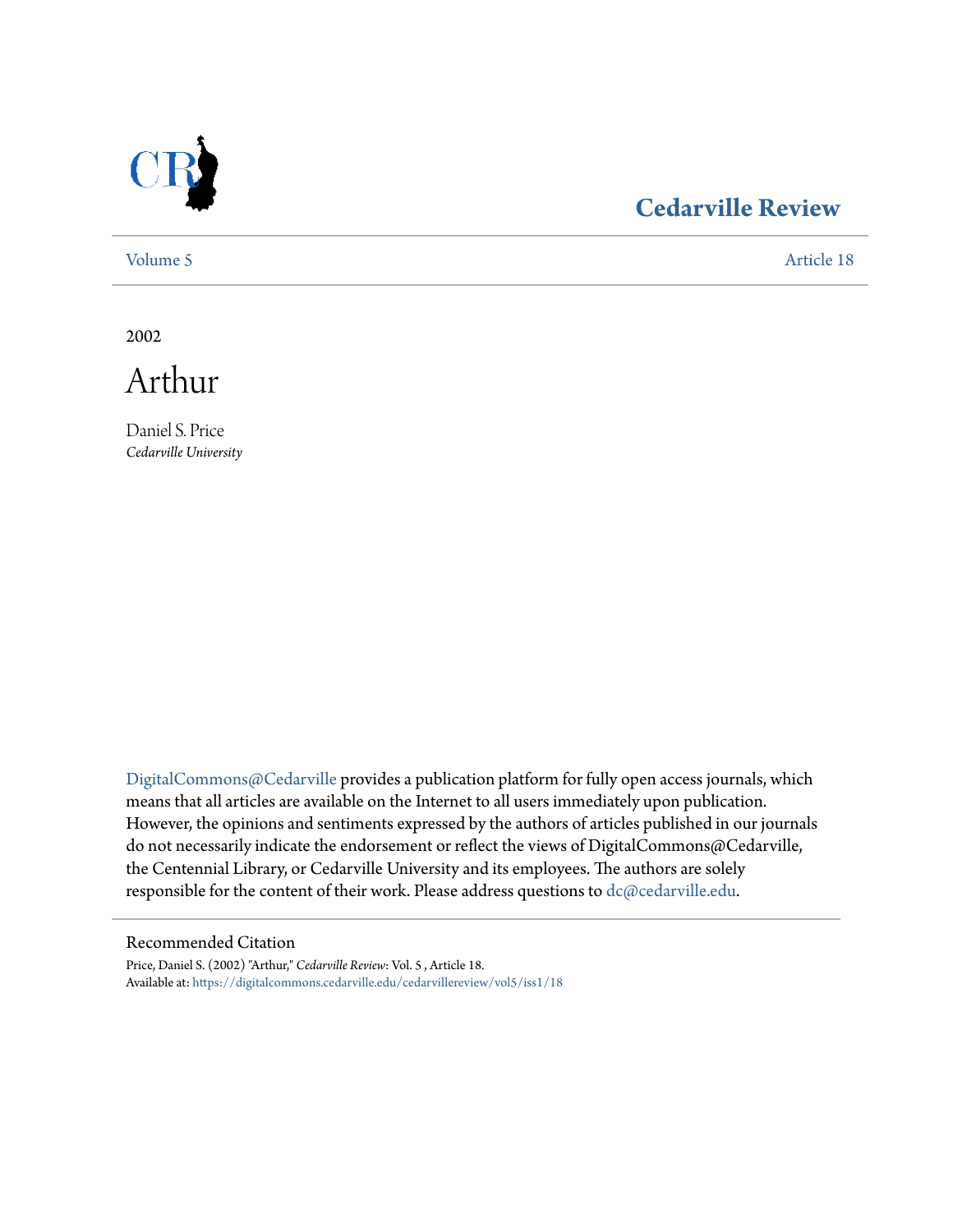# Arthur

Browse the contents of [this issue](https://digitalcommons.cedarville.edu/cedarvillereview/vol5/iss1) of *Cedarville Review*.

#### **Keywords** Creative writing, fiction

**Creative Commons License**  $\bigcirc$   $\circ$ 

This work is licensed under a [Creative Commons Attribution-Noncommercial-No Derivative Works 4.0](http://creativecommons.org/licenses/by-nc-nd/4.0/) [License.](http://creativecommons.org/licenses/by-nc-nd/4.0/)

#### **About the Contributor (Optional)**

Daniel S. Price is a senior communications major and a Van Morrison junkie.

Follow this and additional works at: [https://digitalcommons.cedarville.edu/cedarvillereview](https://digitalcommons.cedarville.edu/cedarvillereview?utm_source=digitalcommons.cedarville.edu%2Fcedarvillereview%2Fvol5%2Fiss1%2F18&utm_medium=PDF&utm_campaign=PDFCoverPages)



Part of the [Fiction Commons](http://network.bepress.com/hgg/discipline/1151?utm_source=digitalcommons.cedarville.edu%2Fcedarvillereview%2Fvol5%2Fiss1%2F18&utm_medium=PDF&utm_campaign=PDFCoverPages)